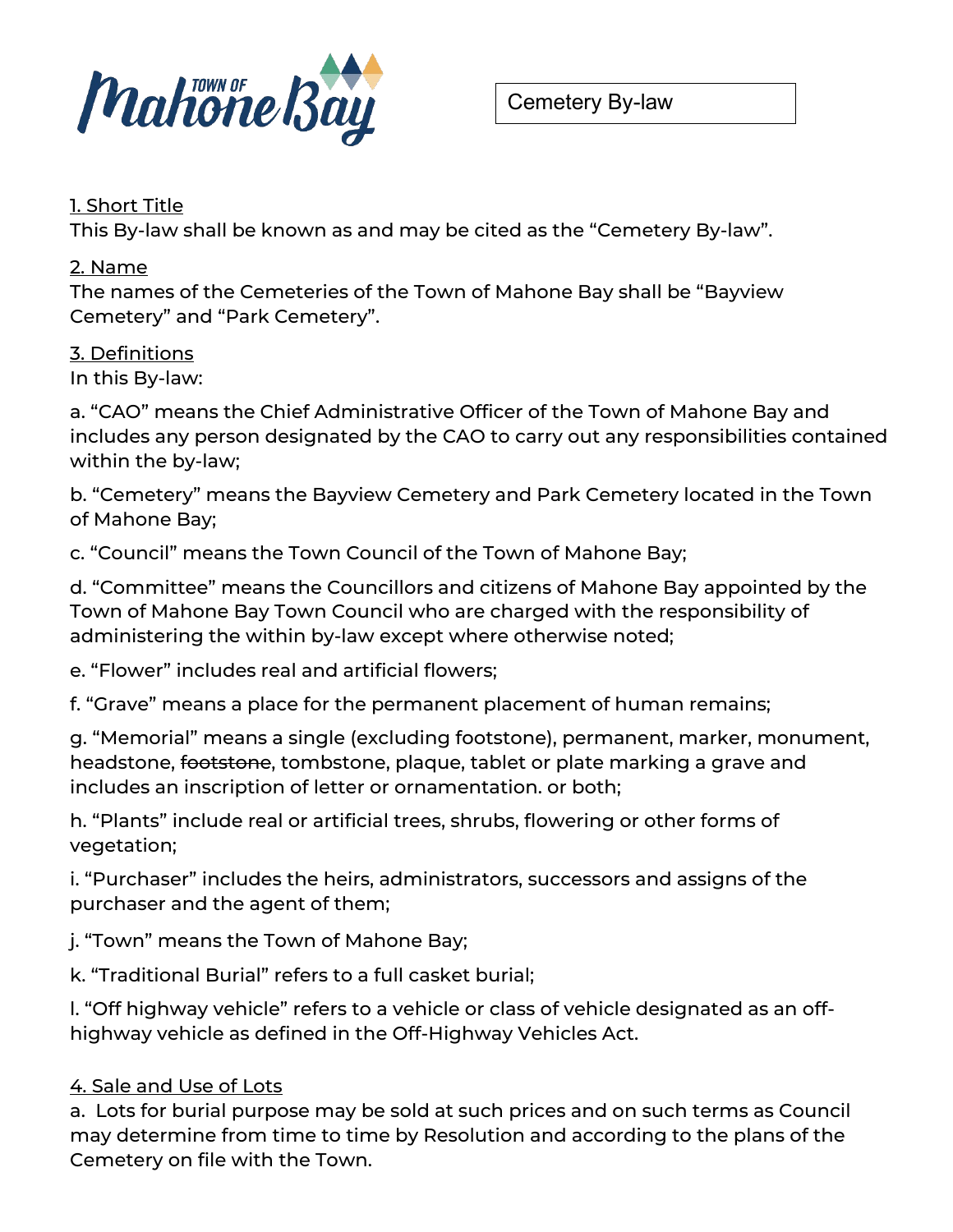b. No lot shall be sold, transferred, assigned, or reserved by the Town of Mahone Bay until the purchase price of same has been paid in full.

c. Person ordering lots will be responsible for payment thereof.

d. Any person who has purchased any lot or made use of same and not paid for it, shall be liable for the price of same, to be recovered from them by action in the name of the Town of Mahone Bay.

e. Purchasers of Cemetery lots have the right and privilege of burial of the human dead and erecting memorials subject to the provisions within this by-law.

f. The conveyance of lots to the purchaser shall be made evident by the delivery to such purchaser of a deed executed by the Town CAO.

g. There are no lots available in Bayview Cemetery.

### <u>5. Transfer</u>

No owner of any lot shall have the right to sell, transfer or assign any lot or part of any lot to any other person, without the consent of the CAO.

### 6. No Remuneration

Lot owners shall not allow interments to be made in their lots for remuneration.

# 7. Work by Town

a. The Town may have all the maintenance and repair work done on any lot or grave in the Cemetery by any Town employee or by an individual or firm contracted by the Town to carry out work in the Cemetery.

b. The Town may levy a charge for any work done on any lot or grave in the Cemetery, which has not been previously paid for.

c. The Town shall maintain the roads in the Cemetery but does not guarantee access to the Cemetery as a result of weather conditions.

# 8. Memorials and Foundations

a. There shall not be more than one memorial on any one lot (1,500 mm x 3,000 mm or 5'x10'); except two footstones or headstones if on one base.

b. A memorial, structure, object or any inscription placed upon any lot which in the opinion of the Committee is offensive or improper shall be removed.

c. All memorials to be erected shall be placed in the position selected on the lot by the CAO or designate and a monument permit shall be required for all memorials.

d. The Town reserves the right to change the position of any monument erected on any lot prior to the passing of the by-law or to do any work as, in the opinion of the Committee, may be necessary for the purpose of uniformity and to conform with the general plans, rules, regulations and by-laws as adopted by Town Council.

e. All foot stones and flat markers shall be even with the ground.

f. The bases of all memorials shall be smooth at the surface.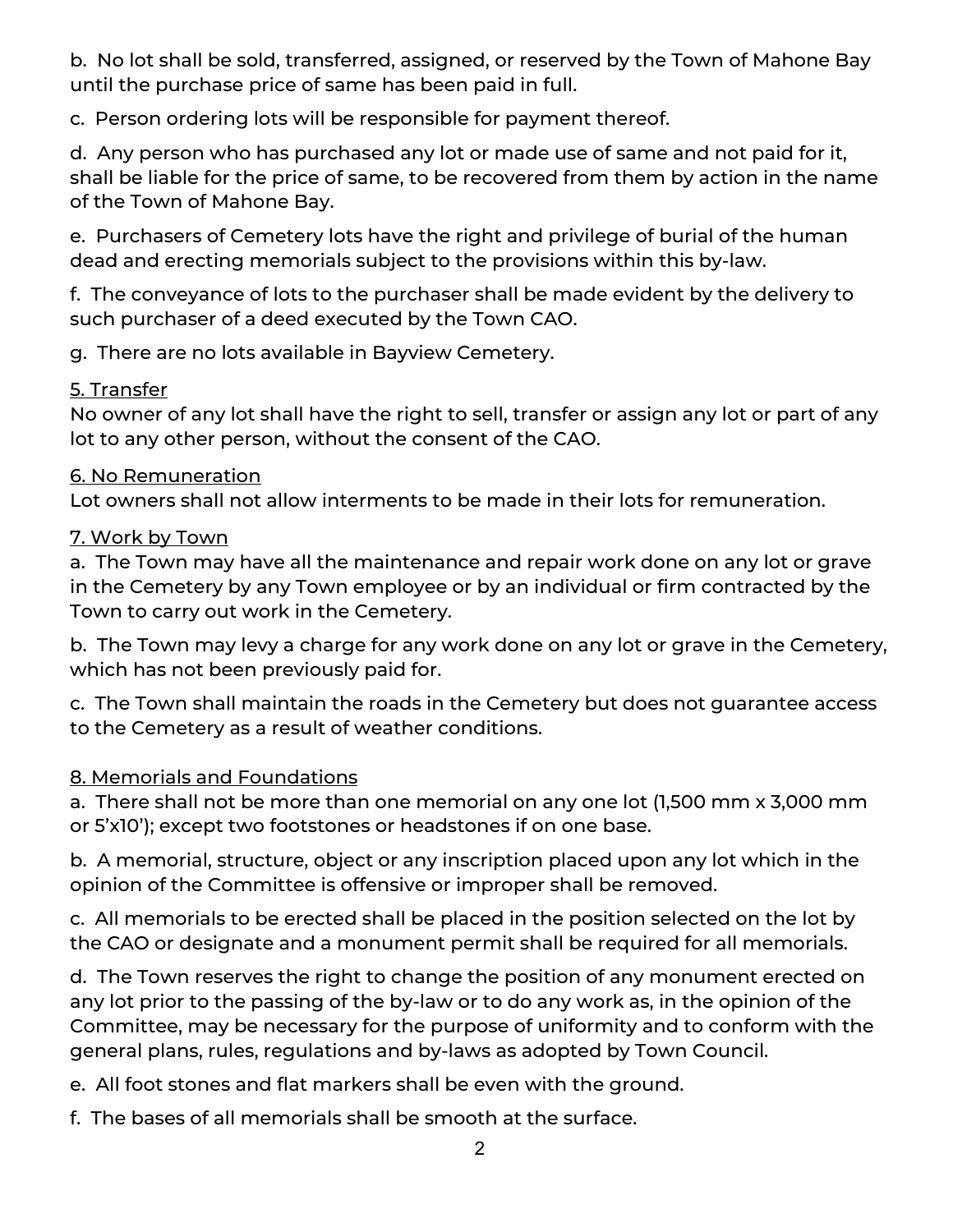g. All memorials shall be made of cut stone, granite or marble or such other materials as approved by Council on recommendation of the Committee.

h. Forty-eight hours prior notice shall be provided to the Town of Mahone Bay before any memorial work is brought into the Cemetery.

i. The Town accepts no responsibility for damage to or for the maintenance, repair or replacement of any memorial.

## 9. Interment and Disinterment

a. The Town does not provide interment services and each lot owner is responsible to make their own arrangements whenever an interment is required. The Town does not provide interment services and each lot owner is responsible to make their own arrangements whenever an interment is required.

b. No person shall engage, direct or cause the performance of any interment or disinterment in a cemetery without approval of the Town of Mahone Bay.

c. Notice of each interment or disinterment shall be provided to the Town of Mahone Bay at least 48 hours prior to such activity.

d. Notice of interment shall be in a format acceptable to the Town of Mahone Bay and shall include the following:

- Deceased name
- Last residence
- Age
- Date of birth
- Parents name (if not an adult)
- Location for interment
- Funeral director
- Lot in which the deceased will be interred

e. Fees for interment charged by the Town and will be determined at time of notification.

### 10. Graves

- a. The standard sizes for graves are:
	- (i) Single grave  $-1,500$  mm x 3,000 mm (5' x 10');
	- (ii) Double grave 3,000 mm x 3,000 mm (10' x 10'); and

b. One traditional burial shall be made in any single grave with the following exceptions:

(i) Four cremated human remains may be buried in a single grave;

 (ii) Up to three cremated remains may be placed above the remains of a Traditional Burial in any single lot.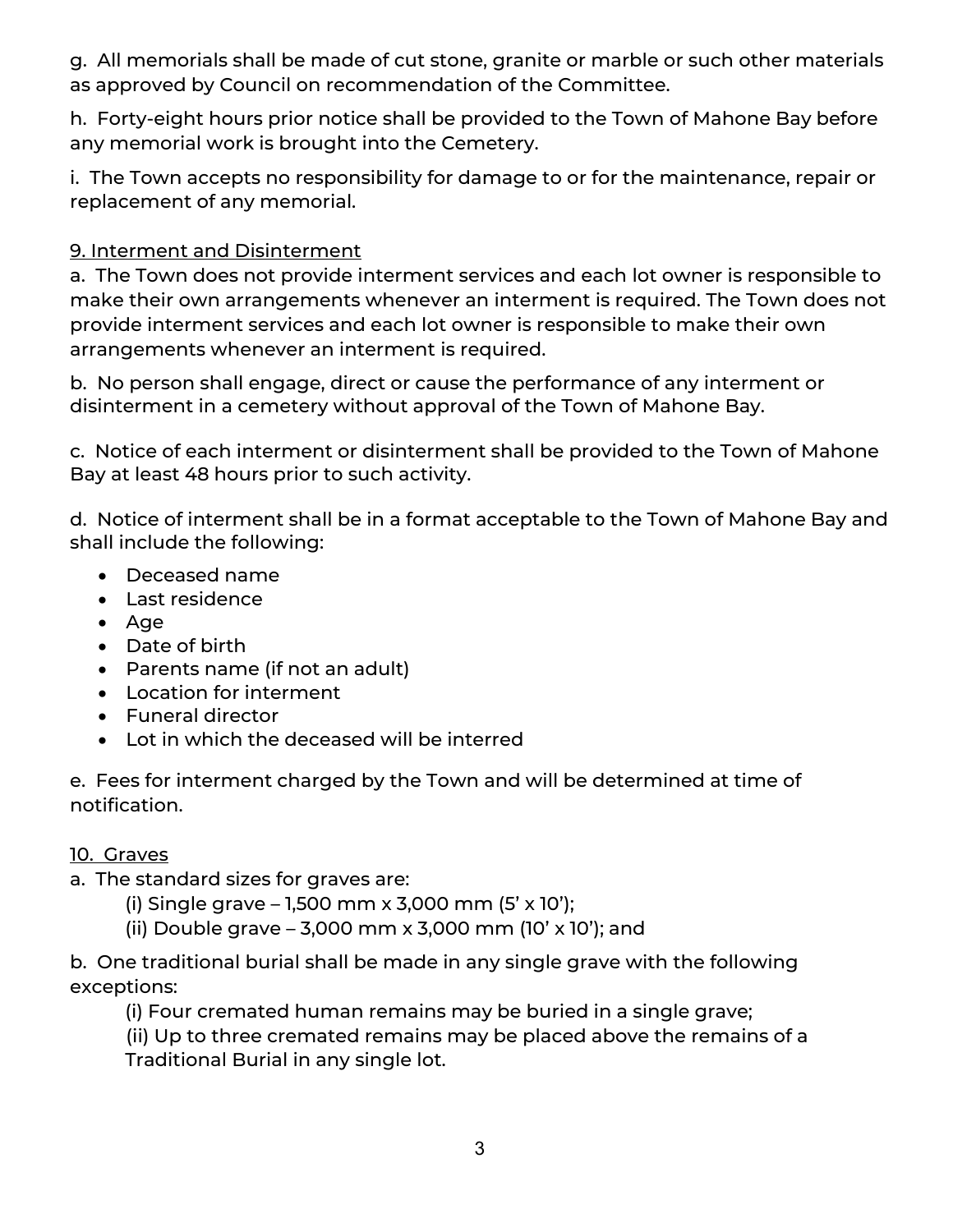#### 11. Cemetery Maintenance

The CAO or designate shall be responsible for the overall maintenance and appearance of the Cemetery.

#### 12. Trees, Flowers, etc.

a. No person shall plant trees, shrubs or other plants on graves or lots.

b. The Town reserves the right to exercise entire control over every tree, shrub, vine, flower, or other form of vegetation, real or artificial within the Cemetery, whether planted or placed there by any lot owner or otherwise and may remove, cut, trim or otherwise deal with same as it may determine from time to time. The Town is not responsible for the deterioration, damage or loss of any vegetation or any other articles.

c. No flower boxes or other types of plant containers shall be placed without permission from the CAO or designate.

d. No person shall remove shrubs, vines, flowers or other forms of vegetation from any lot or grave in a cemetery without approval from the CAO or designate.

e. No person shall damage any vegetation, real or artificial, from any cemetery belonging to the Town.

f. No person shall write upon any grave, deface any memorial or structure in a cemetery belonging to the Town.

g. A maximum of two (2) flower arrangements, real or artificial shall be placed on a memorial.

### 13. No Fixtures or Landscaping

a. The erection or placing of cut-stones, copings, borders, fences or wheelings, walls, hedges, chairs, trellis, iron rods or any other fixtures on or around lots is prohibited unless approved by the CAO or designate.

b. No person shall make any walk cut any sod or move any corner posts or grave markers in the Cemetery.

### 14. Garbage

No person shall throw any garbage on the road or upon any portion of the Cemetery grounds.

#### 15. Smoking

No person shall smoke any substance of any kind on Cemetery grounds.

#### 16. Vehicles

a. No person shall operate a vehicle when posted by the town that the roads are unfit.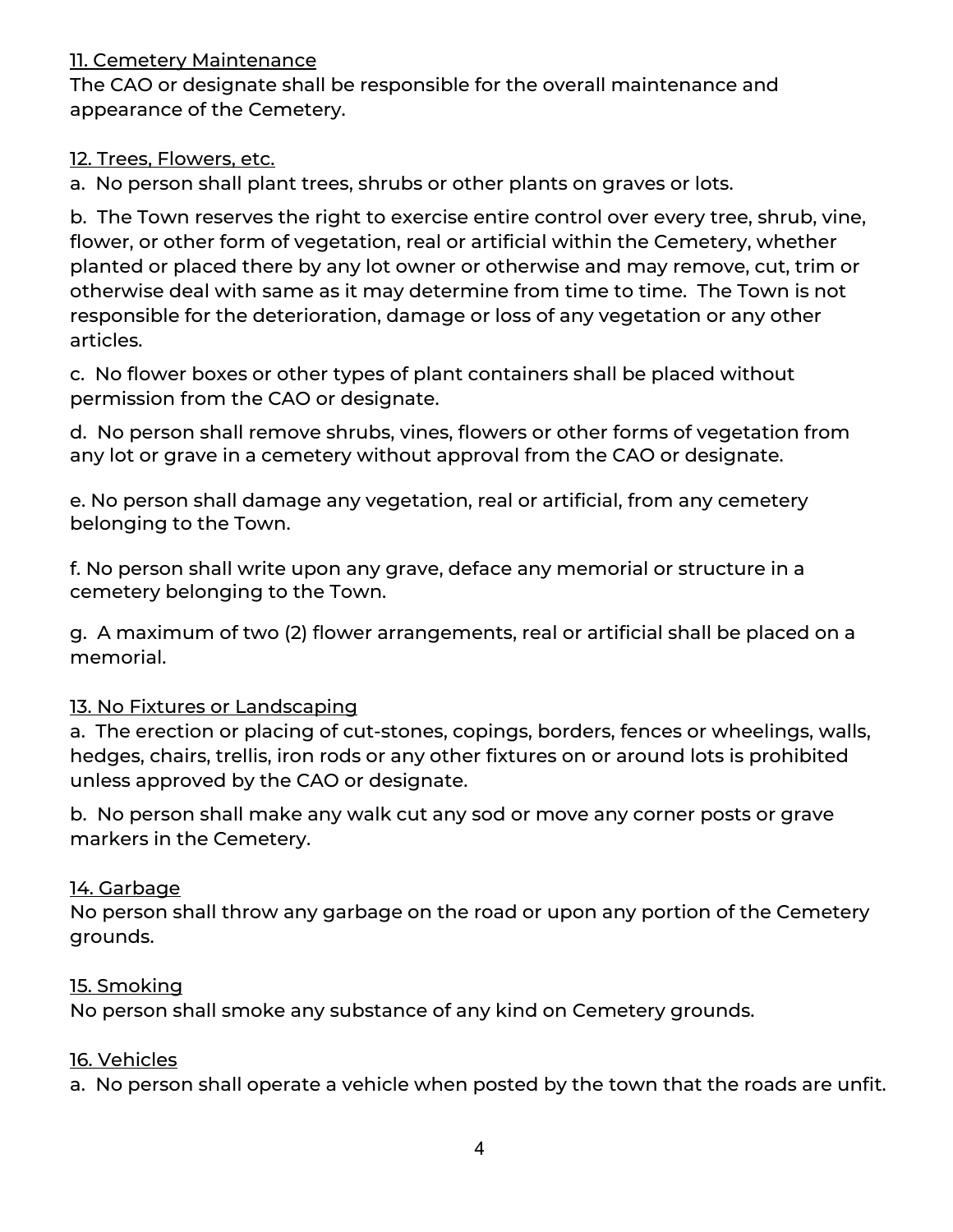b. No person shall operate a motor vehicle on the roadways located within a cemetery in excess of the posted speed limited.

c. No off-highway vehicles are permitted in a cemetery unless in the employ of or with permission of the Town.

d. No person shall operate a vehicle other then on a travel roadway unless in the employ of or with permission of the Town.

## 17. No Gratuities

No gratuities shall at any time be given to any Town employee while working at the Cemetery, nor shall they be given any reward for any personal services or attention. Any Town employee who accepts any such gratuity or reward shall be subject to disciplinary action in accordance with the policies of the Town.

### 18. Dogs

No dog shall be permitted in cemetery without the animal being on a leash and under the restraint or control of the dog's handler.

## 19. Peace and Good Order

Any person disturbing the quiet and good order of the Cemetery by noise or other improper conduct or who violates any of the foregoing provisions, may be removed from the Cemetery by order of the CAO or designate.

## 20. Repair and Maintenance

a. All lot owners are required to keep in proper care, at their own cost, and to the satisfaction of the Town, all memorials.

b. From the  $1^{st}$  to the  $14^{th}$  of October and the  $1^{st}$  to the  $14^{th}$  of April, each year, cemetery clean up will take place by the Town's Public Works Department. All items placed on plots other than memorials and items attached to the memorials will be removed during clean up.

b. The CAO or designate shall from time-to-time report to the Committee any memorials and other erections which are in need of repair and the lot owner, if known, shall be notified that the same must be put in proper repair to the Committee's satisfaction. If any owner after 3 months of the issuance of such notice, refuses or neglects to put such memorial or erection in proper repair, the CAO may repair, remove or otherwise deal with same at the lot owner's expense.

# 21. Notices

All notices required to be given to lot owners may be given personally to the owners or mailed by ordinary mail to such owners, or their legal representatives, at their last known mailing address.

# 22. Penalty

a. Anyone who violates or fails to comply with any provision of this by-law shall be guilty of an offence and, upon summary conviction, shall be liable to a fine of not less